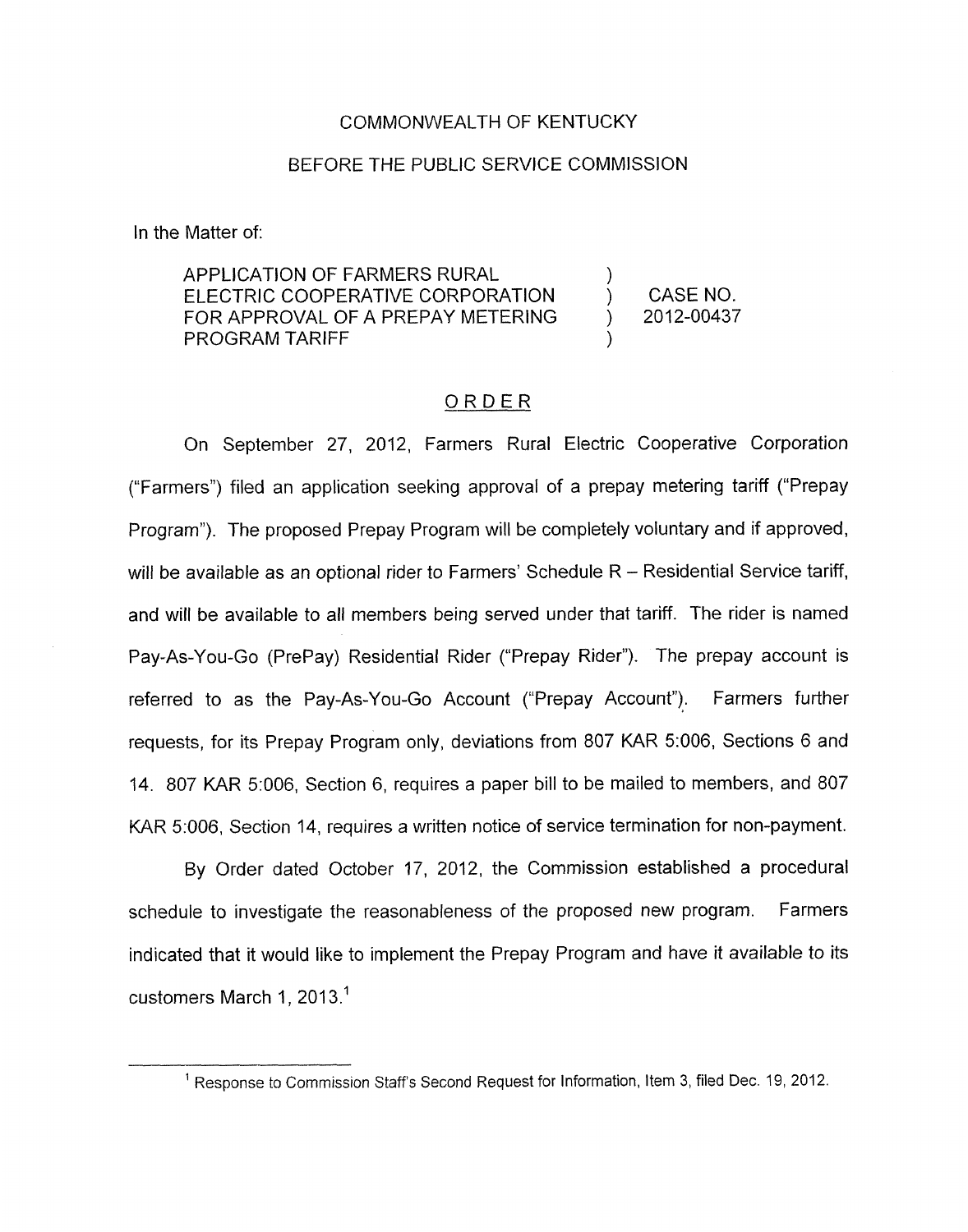Commission Staff issued three requests for information. There are no intervenors in the case. The matter now stands submitted to the Commission for a decision.

## **DISCUSSION**

To enroll in the Prepay Program, a customer must complete and sign an Agreement for Participation in the Pay-As-You-Go Program ("Agreement"),<sup>2</sup> which sets out the terms and conditions of the program. The Agreement will be in effect until the member desires to cancel.<sup>3</sup> To participate, a customer must have the capability to receive electronic communications, including Internet access. It will be the customer's responsibility to manage his or her own communication devices, including any change in the customer's contact information.

The software utilized by Farmers is Aclara/TWACS for its Automated Metering Infrastructure ("AMI") system. Farmers indicates that the system is capable of accommodating an in-home display with the purchase of an additional software enhancement module from Aclara. $4$  Farmers stated that if it were to offer an in-home display, it would need to purchase the in-home display units, an Aclara software enhancement, pay for annual software maintenance/licensing, and purchase computer equipment to manage this option. $5$  Farmers states that if it were to offer an in-home

<sup>&</sup>lt;sup>2</sup> Response to the Supplement to Commission Staff's Second Request for Information, Item 1.b. and Ex. 2, filed Dec. 19, 2012.

<sup>&</sup>lt;sup>3</sup> Response to the Supplement to Commission Staff's Second Request for Information, Item 1, Ex 2, and Item 20, filed Dec 19, 2012

Response to Commission Staffs Second Request for Information, Item I a., filed Dec 19, **<sup>4</sup>** 2012

*Id.*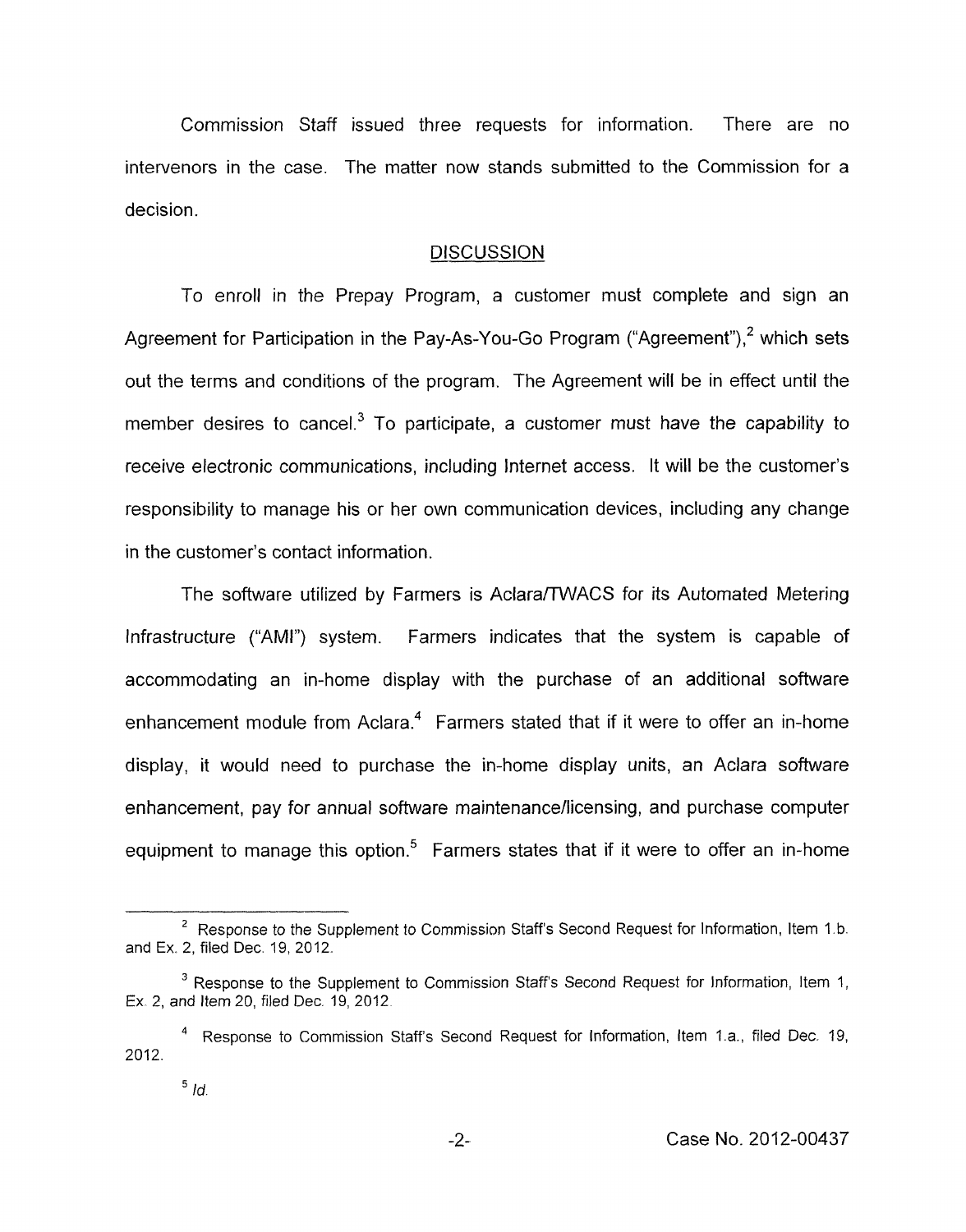display option, there would need to be a charge to recover the cost of that optional program offering, and that those prepay members choosing to have an in-home display should be responsible for those additional costs.<sup>6</sup> Farmers states that its approach to this program has been to keep the overhead costs of providing the prepay option to a minimum and that it does not believe that in-home displays are a critical requirement for making the program a success. Farmers states that the investment in the software and hardware necessary to provide the in-home display option would be necessary whether one member or several thousand members were to request the option. Farmers states that it is a real concern that if this option were made available, the demand would not be high and that a large investment would have been made with no fair way of recovering the cost $^7$ 

At the time the prepay account is activated, the initial purchase is recommended to be a minimum of \$100.00. Purchases beyond the point of activation will be at an increment of the member's choosing, with a minimum purchase being \$10, and a member can apply funds to the account as many times per month as he or she chooses.

Under the terms of the Agreement, the Prepay Account will not be subject to deposits, late fees, disconnect fees, and reconnect fees.' Farmers states that it believes that a prepay program is much more than a program to be directed at members who are financially stressed. It also states that if the member cannot ensure

<sup>&</sup>lt;sup>6</sup> Response to Commission Staff's Second Request for Information, Item 1.b., filed Dec. 19, **2012.** 

<sup>&</sup>lt;sup>7</sup> Response to Commission Staff's Second Request for Information, Item 1.b., filed Dec. 19, 2012.

<sup>&</sup>lt;sup>8</sup> Response to the Supplement to Commission Staff's Second Request for Information, Item 1.b., Ex. **2,** p. **1,** and Item 7, filed Dec 19, **2012.**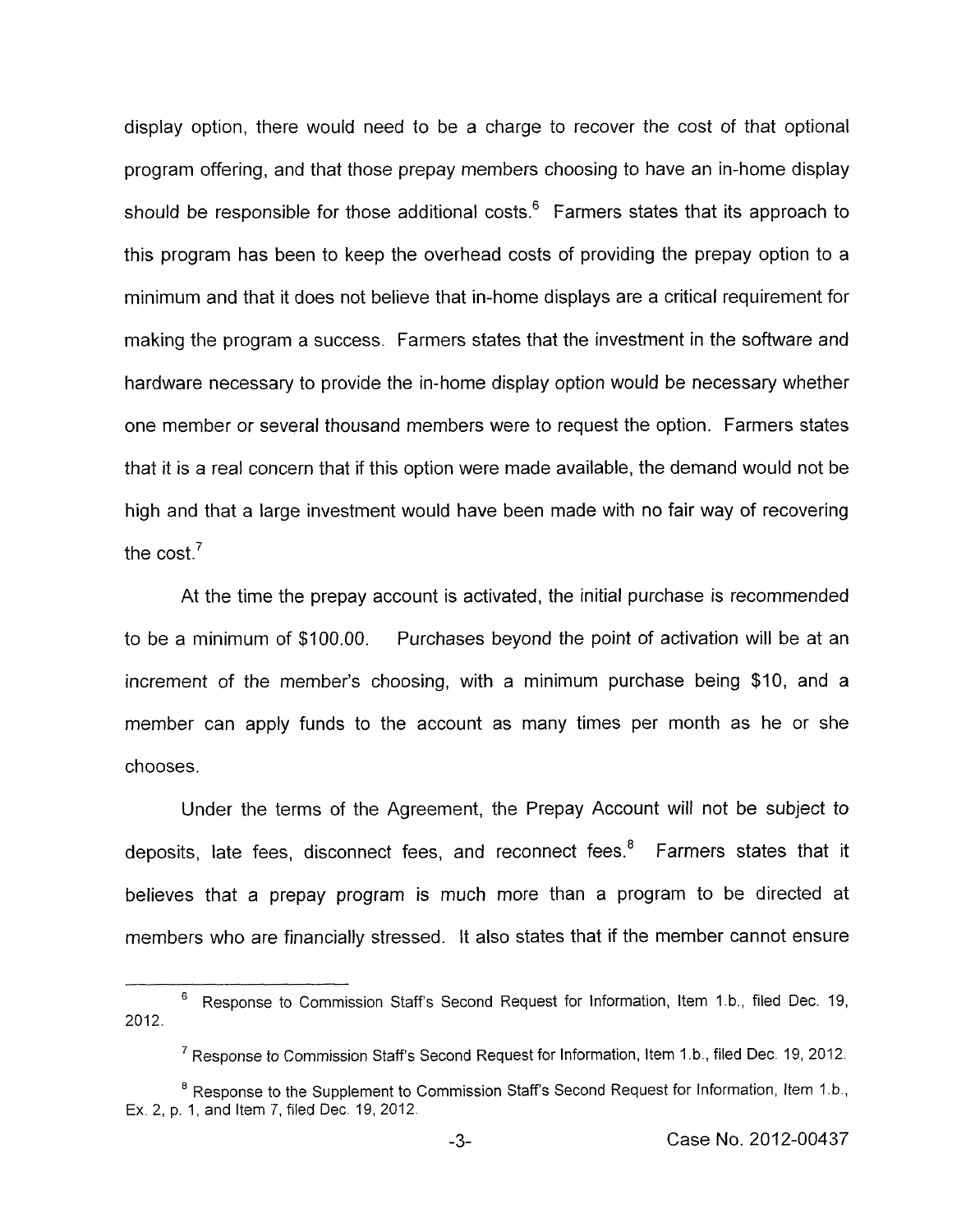proper funding, Farmers recommends the member not utilize the Prepay Program. Farmers states that a prepay program is a practical method of promoting the more efficient use of electricity and can therefore be considered an effective demand-side management program. It states that the Prepay Program more actively engages members in monitoring and managing their daily energy usage, and therefore, incentivizes them to use energy more wisely. Farmers plans to market the program from this perspective to broaden its appeal and impact.

Customers that have a deposit on their current accounts will have the deposit and accumulated interest credited toward any remaining balance on the accounts before any funds are transferred to the prepay account. If a member elects to enroll an account in prepay, the total amount of any existing payment arrangements will be applied to the account so the full unpaid balance will be reflected in the prepay account. Any unpaid balance from the final bill of a former member must be paid before the former member can establish prepay service. If an account is switched from prepay to post pay, a deposit will be required or waived based upon the customer's credit history. A returned payment on a prepay account is subject to the service charge listed in Farmers' Rules and Regulations. If a member who has not been in the Prepay Program has been disconnected for non-payment, he or she may request to be reconnected and enrolled in the Prepay Program. If the member is unable to pay the account balance in full, he or she will be offered a payment plan in which future purchases will be split 70/30 until the old debt is retired. In this situation, 70 percent of the payments will be applied to new purchases and 30 percent will be applied towards retirement of the previous balance minus any applicable deposit. Upon signing the Agreement, the

**1**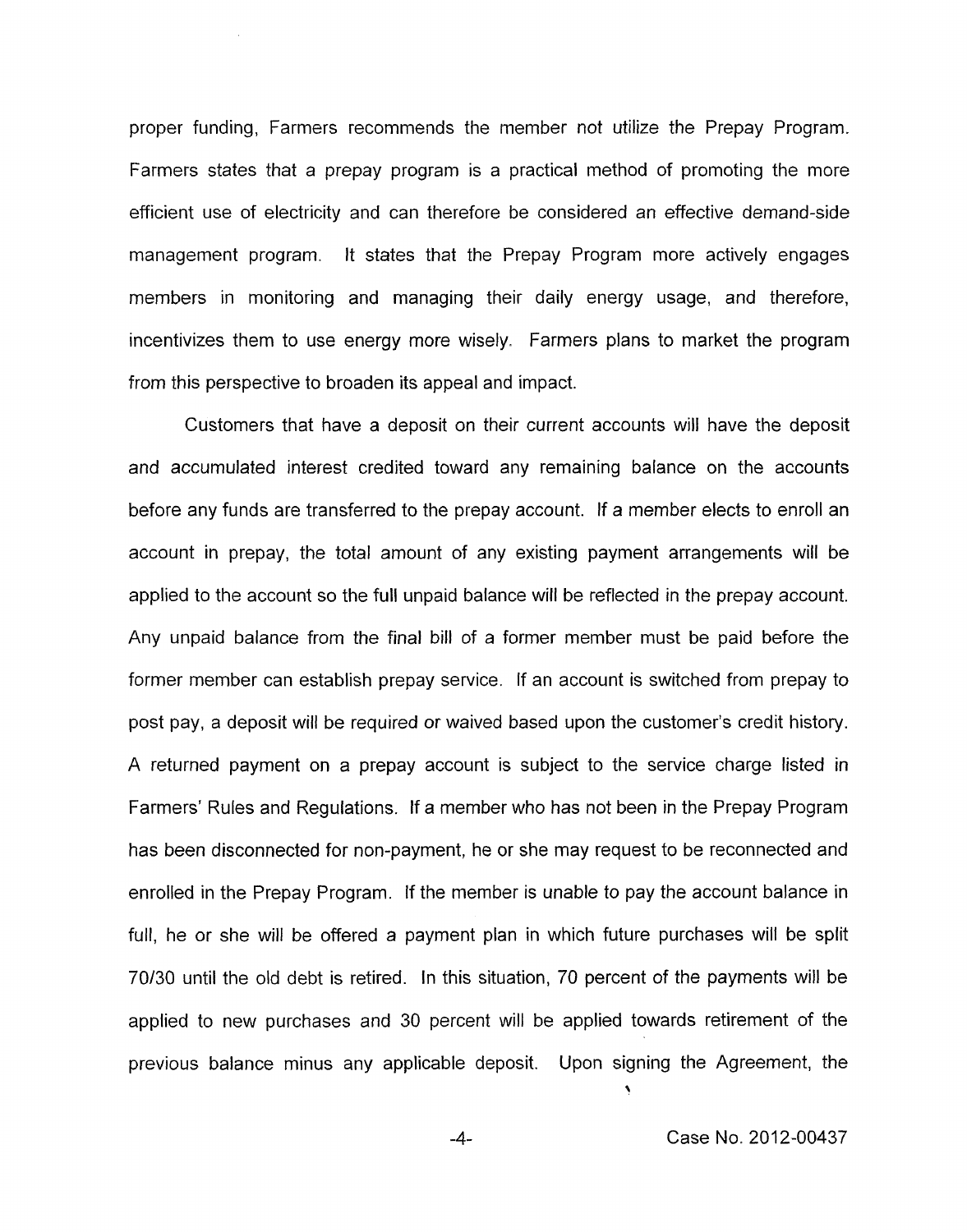member affirms that there are no residents in the home that have medical conditions that will be impacted by service loss. Should this status change, the member is required to notify Farmers in writing, at which time the account will be removed from the Prepay Program. Prepay accounts will be updated at least once per day to show the remaining balance in the account. If a meter reading is unavailable, the account will not be billed until a reading is available. When the amount of funds remaining in a prepay account reaches the established \$25 threshold, an automated message will be sent to the customer via text and/or email. Charges such as customer charges, kilowatt hours, fuel adjustment charge, environmental surcharge, applicable taxes, franchise fees, and security lights, will be prorated daily. Farmers proposes a monthly program fee of \$3.18, which is calculated to recover the equipment costs, installation costs, and program expenses incurred as a result of a member's participation in the Prepay Program. Farmers provided cost justification for the calculation of the program fee in Exhibit D of its application. The AMI meters Farmers currently has in service are compatible with the hardware and software components that will be used in connection with the Prepay Program.

Farmers states that it plans to market and inform its members of this program primarily through direct mail via bill inserts in the monthly bill. Also, the Prepay Program will be promoted through its monthly newsletter, press releases, and other various advertisements.<sup>9</sup>

<sup>&</sup>lt;sup>9</sup> Response to Commission Staff's Second Request for Information, Item 2, filed Dec. 19, 2012.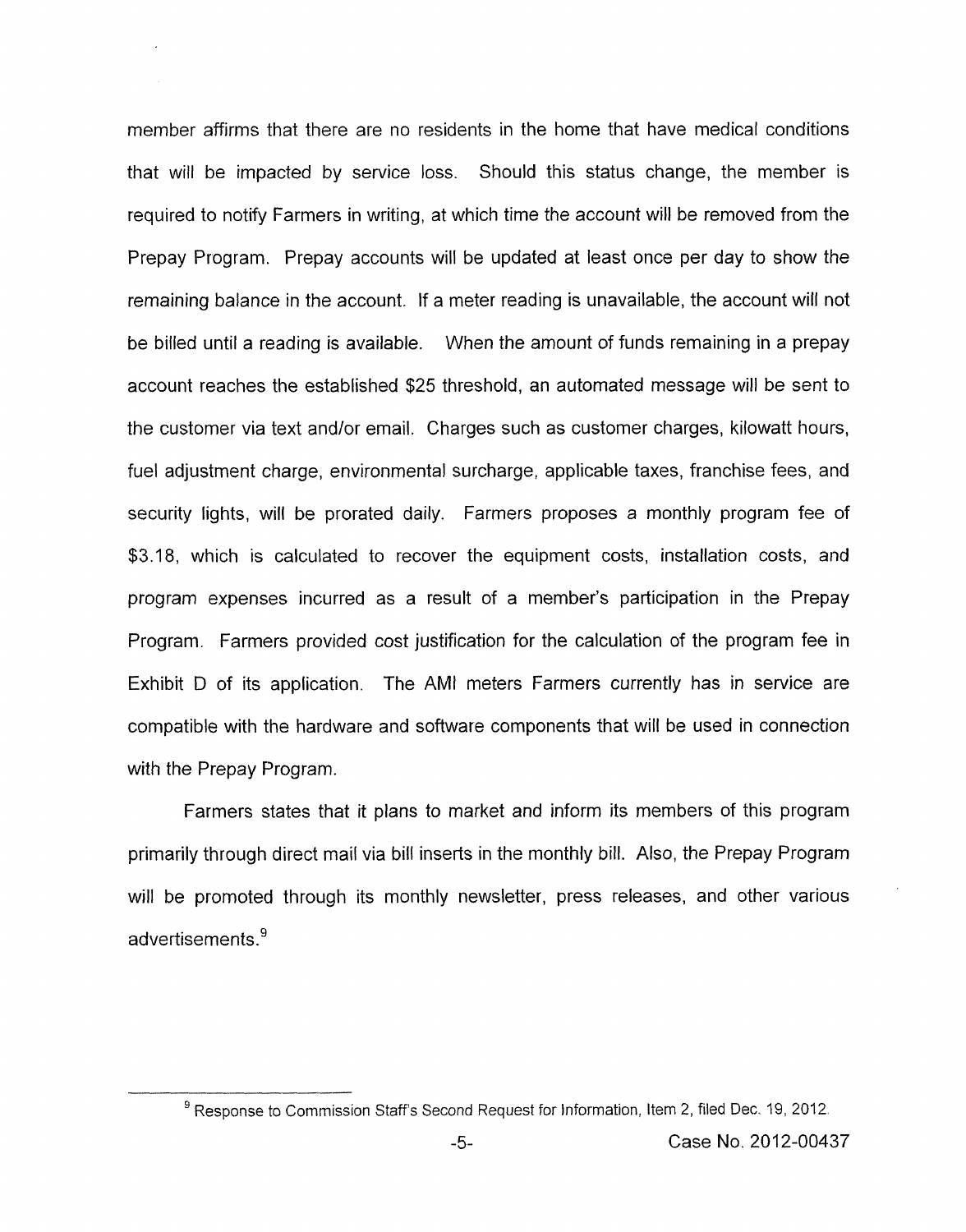The proposed Prepay Rider requires a one-time service fee of \$30 to install the equipment for prepay use. Should the member cease participation in the prepay program, a one-time fee of \$30 will be charged to uninstall the equipment. The member will be billed for replacement cost of any damaged equipment, such as the meter or meter collar, when such damage occurs as a result of malice or neglect by the member.

In its application, Farmers states that its Articles of Incorporation and all Amendments thereto are filed in Case No. 2008-00030.<sup>10</sup> Neither a copy of Farmers' March 15, I938 Articles of Incorporation nor a copy of the July 24, 1939 Amendment to those Articles are located in the record of Case **No.** 2008-00030.

Based on the evidence of record and being otherwise sufficiently advised, the Commission finds that:

1. Farmers' proposed Prepay Program should be approved.

2. Farmers' request for deviation from 807 KAR 5:006, Sections 6 and 14, for its Prepay Program should be approved.

3. Farmers should track data and maintain records that, at a minimum, include the type of information identified in the Appendix to this Order. Farmers should provide that information to the Commission in a report filed along with its Annual Report.

4. Farmers' March 15, 1938 Articles of Incorporation and its July 24, 1939 Amendment to those Articles were not filed in Case No. 2008-00030. Therefore, in its next application requiring Articles of Incorporation be filed with the Commission, Farmers should provide a certified copy of these documents.

<sup>&</sup>lt;sup>10</sup> Case No. 2008-00030, Application of Farmers Rural Electric Cooperative Corporation for Approval of a Prepay Metering Program Tariff, filed September 27, 2012, [unnumbered] p, 1, paragraph **3.**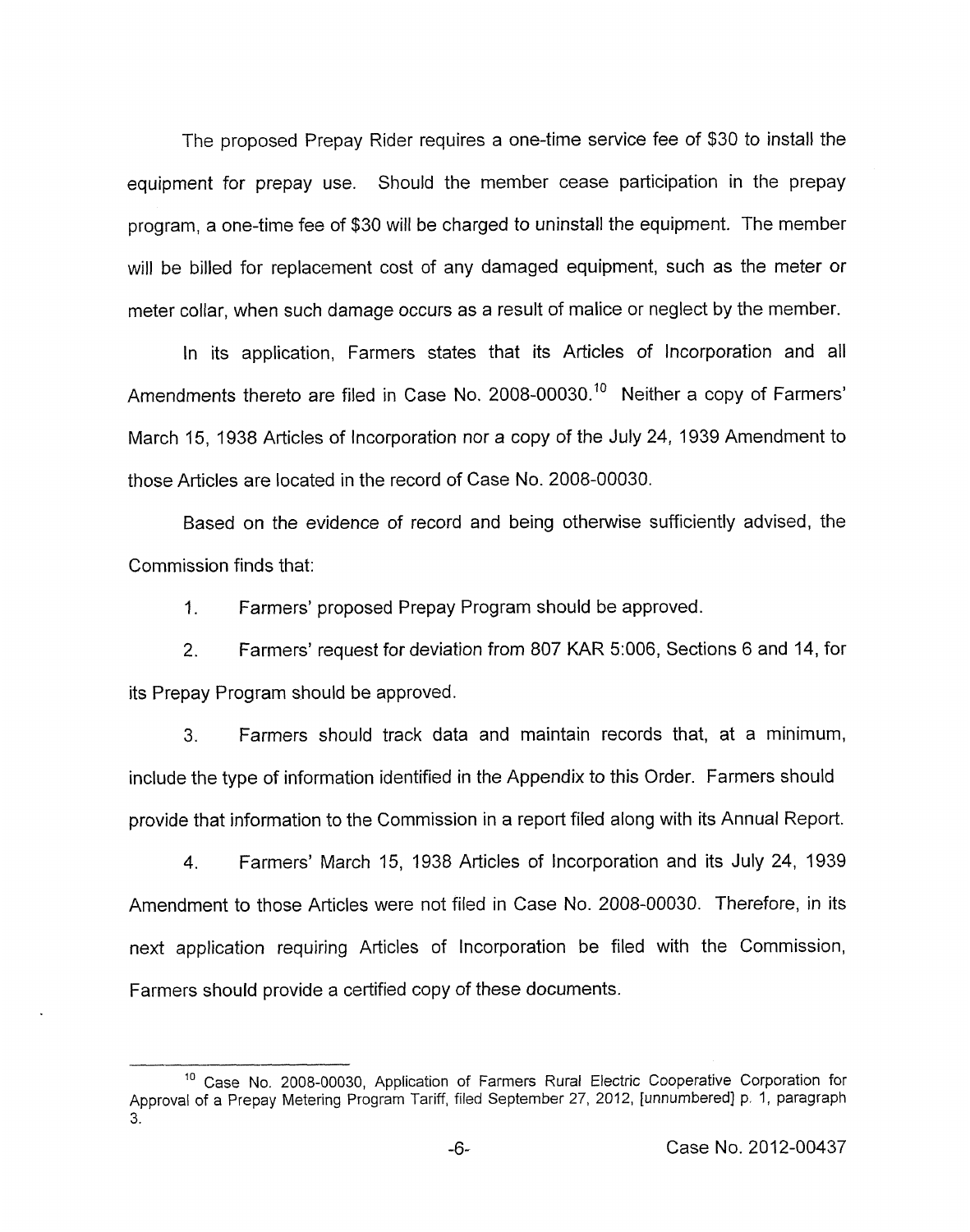IT IS THEREFORE ORDERED that:

1. Farmers' proposed Prepay Program is approved.

2. Farmers' request for deviation from 807 KAR 5:006, Sections 6 and 14, for the Prepay Program is approved.

*3.* Farmers shall track data and maintain records as required in finding paragraph 3 above, and shall submit the information to the Commission in a supplemental report filed at the time it files its Annual Report.

4. Within 10 days of this Order, Farmers shall file its Prepay Program Rider tariff and Agreement for Participation in the Pay-As-You-Go Program showing the date issued and that it was issued by authority of this Order.

5. In its next application requiring Articles of Incorporation be filed with the Commission, Farmers shall provide a certified copy of its March 15, 1938 Articles of Incorporation and a certified copy of its July 24, 1939 Amendment to those Articles.

靖 ENTERED **JAN 23 2013** ICKY PUBLIC COMMISSION

By the Commission

ATTE: Executive Directo

Case No. 2012-00437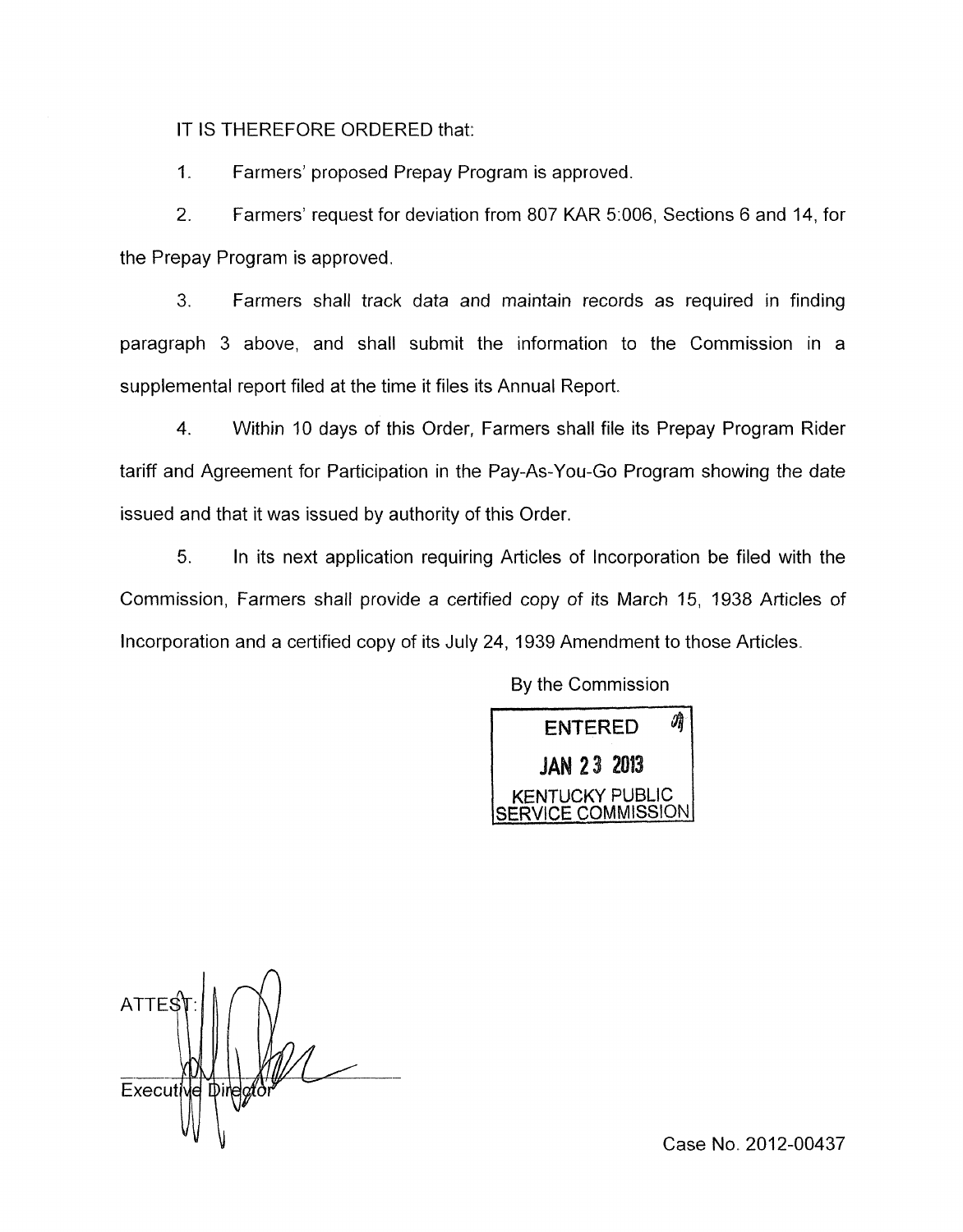#### APPENDIX

# APPENDIX TO AN ORDER OF THE KENTUCKY PUBLIC SERVICE<br>COMMISSION IN CASE NO. 2012-00437 DATED JAN 2 3 2013 COMMISSION IN CASE NO. 2012-00437 DATED

The information and data to be maintained by Farmers shall, at minimum, address the following issues:

I. The number of participants over the course of the Prepay Program, disaggregated to show how many: (1) remained in the program from the time they enrolled; (2) were terminated from the program (and the reasons for such termination); and (3) voluntarily left the program (and the reasons for leaving).

2. The number of participants whose enrollment resulted from having sought to resolve a past due bill, an arrearage balance, prior service disconnection, or some other service or payment problem.

3. The number of participants, by month, who permitted their purchased energy to run down to a negative balance causing their service to be terminated.

**4.** The number of participants who permitted their purchased energy to run down to a negative balance multiple times, with the numbers disaggregated to show the number with two, three, and four or more such occurrences.

5. The number of participants with arrearage balances at the time of enrollment showing the number with arrearages of: (a) \$100 or less; (b) \$101 to \$299; and (c) \$300 or greater.

*6.* The number of participants that had received disconnect notices at their current residence during the 12 months immediately prior to enrolling in the program.

7. For all program participants, the month each participant enrolled in the program, and individual monthly electric usage and bill amounts, comparing the month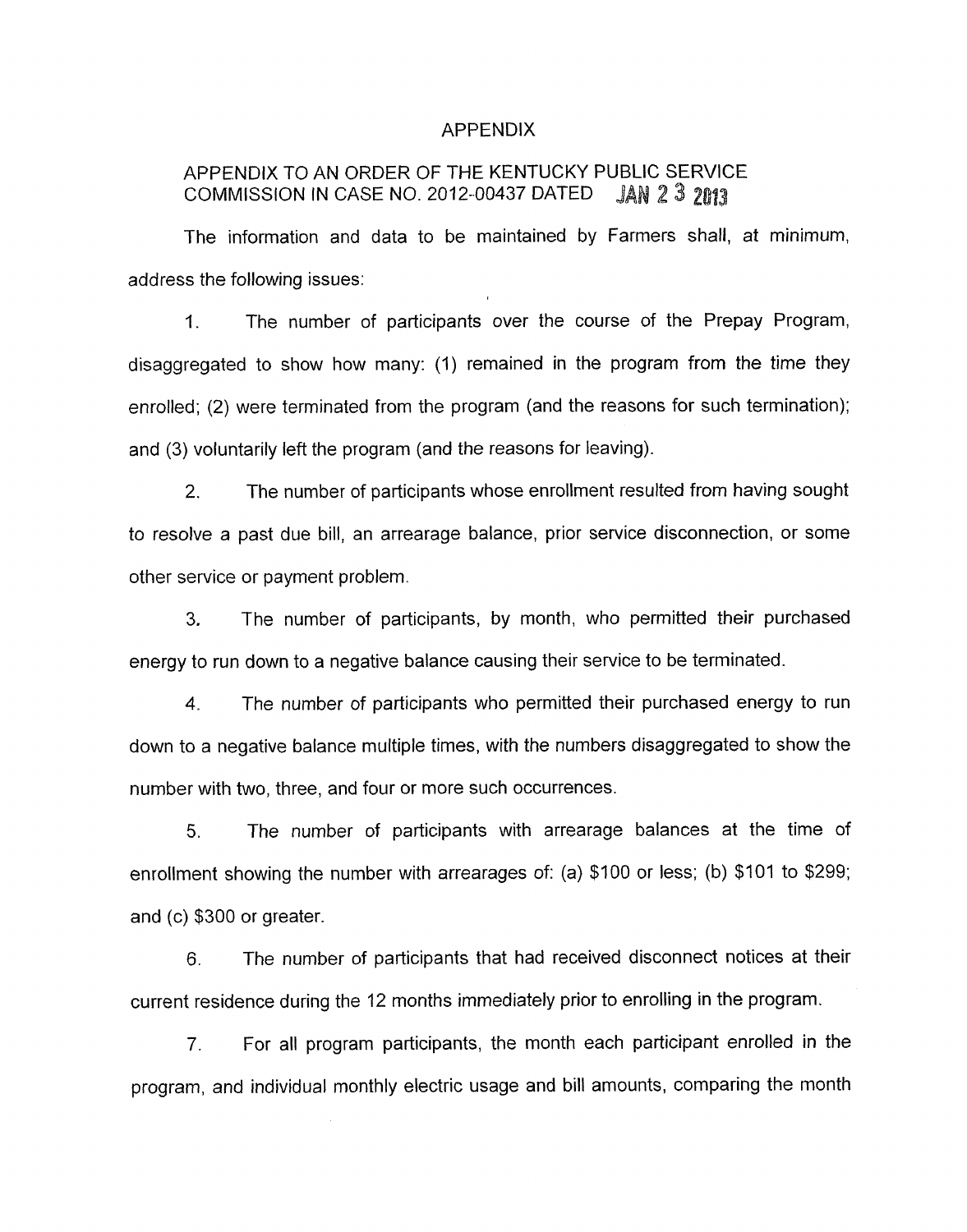in the current year with the same month in the prior year (i.e. March 2013 with March 2012, April 2013 with April 2012, May 2013 with May 2012, etc.)